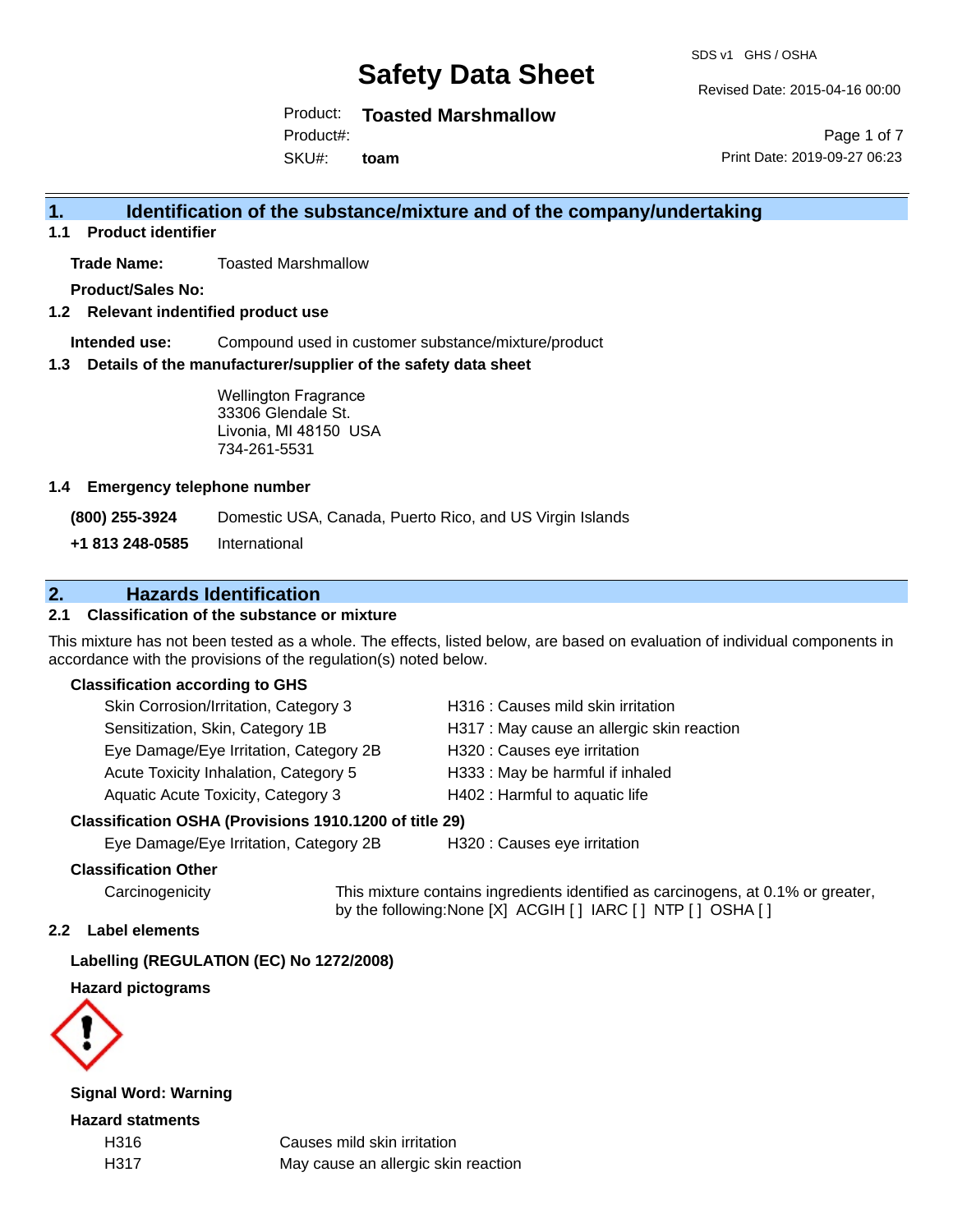#### SDS v1 GHS / OSHA

# **Safety Data Sheet**

#### Product: **Toasted Marshmallow**

SKU#: Product#: **toam**

| H319                            | Causes serious eye irritation                                                                                                    |
|---------------------------------|----------------------------------------------------------------------------------------------------------------------------------|
| H320                            | Causes eye irritation                                                                                                            |
| H333                            | May be harmful if inhaled                                                                                                        |
| H402                            | Harmful to aquatic life                                                                                                          |
| <b>Precautionary Statements</b> |                                                                                                                                  |
| <b>Prevention:</b>              |                                                                                                                                  |
| P <sub>264</sub>                | Wash hands thoroughly after handling                                                                                             |
| P272                            | Contaminated work clothing should not be allowed out of the workplace                                                            |
| P <sub>273</sub>                | Avoid release to the environment                                                                                                 |
| Response:                       |                                                                                                                                  |
| $P302 + P352$                   | IF ON SKIN: Wash with soap and water                                                                                             |
| $P304 + P312$                   | IF INHALED: Call a POISON CENTER or doctor/physician if you feel unwell                                                          |
| $P305 + P351 + P338$            | IF IN EYES: Rinse cautiously with water for several minutes Remove contact lenses if<br>present and easy to do. continue rinsing |
| $P333 + P313$                   | If skin irritation or a rash occurs: Get medical advice/attention                                                                |
| $P337 + P313$                   | If eye irritation persists: Get medical advice/attention                                                                         |
| P363                            | Wash contaminated clothing before reuse                                                                                          |
| <b>Other Hazards</b><br>2.3     |                                                                                                                                  |

#### **no data available**

# **3. Composition/Information on Ingredients**

## **3.1 Mixtures**

This product is a complex mixture of ingredients, which contains among others the following substance(s), presenting a health or environmental hazard within the meaning of the UN Globally Harmonized System of Classification and Labeling of Chemicals (GHS):

| CAS#<br>Ingredient                                       | EC#                            | Conc.<br>Range | <b>GHS Classification</b> |
|----------------------------------------------------------|--------------------------------|----------------|---------------------------|
| 84-66-2                                                  | 201-550-6                      | $50 - 60 %$    | H316; H402                |
| Diethyl phthalate                                        |                                |                |                           |
| 121-32-4                                                 | 204-464-7                      | $10 - 20 %$    | H303; H320; H402          |
|                                                          | 3-Ethoxy-4-hydroxybenzaldehyde |                |                           |
| 121-33-5                                                 | 204-465-2                      | $5 - 10%$      | H303; H319                |
| vanillin                                                 |                                |                |                           |
| 120-57-0                                                 | 204-409-7                      | $1 - 2%$       | H303; H317; H401          |
| Heliotropine                                             |                                |                |                           |
| See Section 16 for full text of GHS classification codes |                                |                |                           |

See Section 16 for full text of GHS classification codes which where not shown in section 2

Total Hydrocarbon Content (%  $w/w$ ) = 0.00

Revised Date: 2015-04-16 00:00

Page 2 of 7 Print Date: 2019-09-27 06:23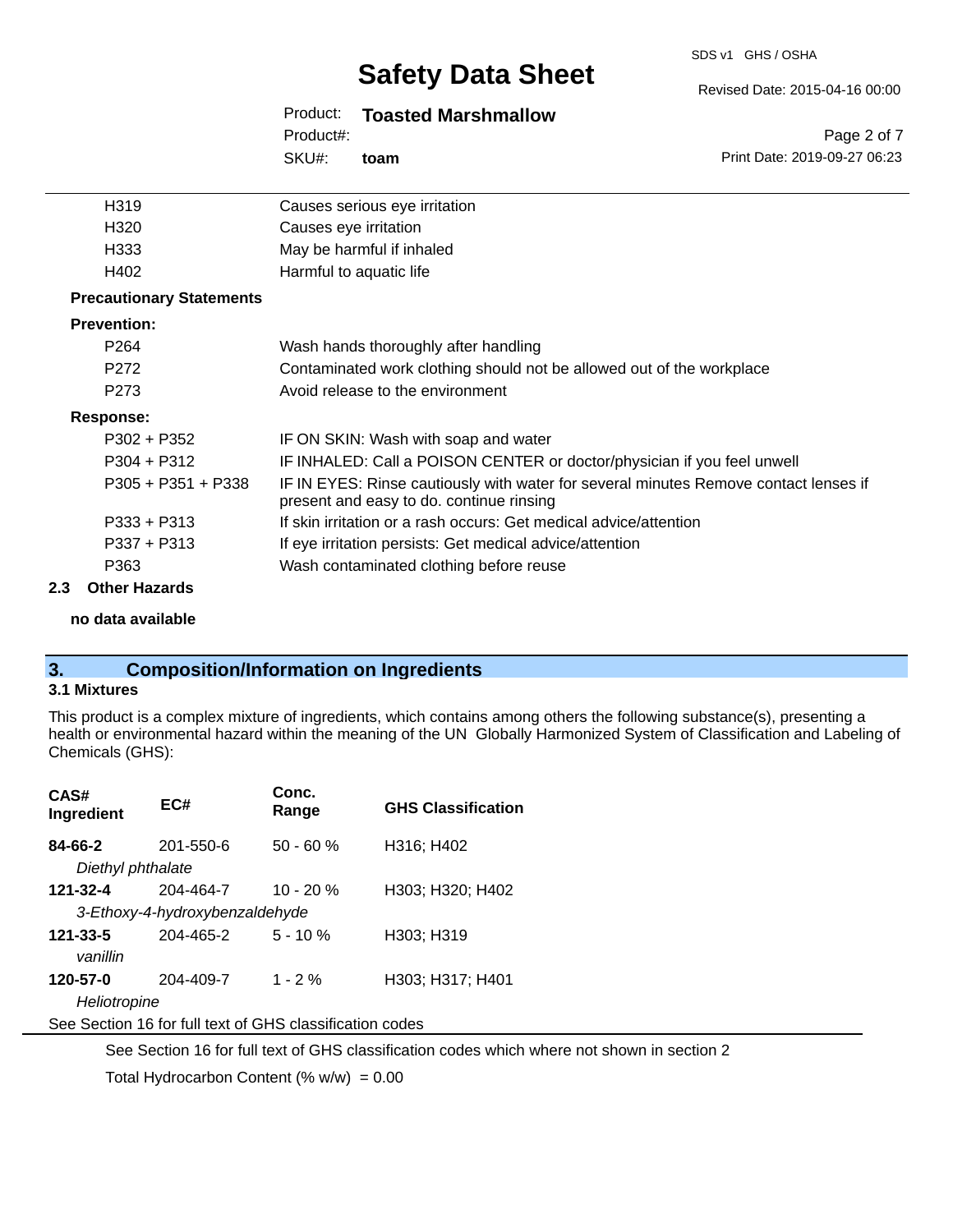SDS v1 GHS / OSHA

Revised Date: 2015-04-16 00:00

# Product: **Toasted Marshmallow**

Product#:

SKU#: **toam**

Page 3 of 7 Print Date: 2019-09-27 06:23

| $\overline{4}$ .<br><b>First Aid Measures</b>                                     |                                                                                                               |  |
|-----------------------------------------------------------------------------------|---------------------------------------------------------------------------------------------------------------|--|
| <b>Description of first aid measures</b><br>4.1                                   |                                                                                                               |  |
| Inhalation:                                                                       | Remove from exposure site to fresh air and keep at rest.<br>Obtain medical advice.                            |  |
| <b>Eye Exposure:</b>                                                              | Flush immediately with water for at least 15 minutes.<br>Contact physician if symptoms persist.               |  |
| <b>Skin Exposure:</b>                                                             | Remove contaminated clothes. Wash thoroughly with water (and soap).<br>Contact physician if symptoms persist. |  |
| Ingestion:                                                                        | Rinse mouth with water and obtain medical advice.                                                             |  |
| Most important symptoms and effects, both acute and delayed<br>4.2                |                                                                                                               |  |
| Symptoms:                                                                         | no data available                                                                                             |  |
| Risks:                                                                            | Refer to Section 2.2 "Hazard Statements"                                                                      |  |
| Indication of any immediate medical attention and special treatment needed<br>4.3 |                                                                                                               |  |
| <b>Treatment:</b>                                                                 | Refer to Section 2.2 "Response"                                                                               |  |
| 5.<br><b>Fire-Fighting measures</b>                                               |                                                                                                               |  |
| <b>Extinguishing media</b><br>5.1                                                 |                                                                                                               |  |
| Suitable:                                                                         | Carbon dioxide (CO2), Dry chemical, Foam                                                                      |  |
| <b>Unsuitable</b>                                                                 | Do not use a direct water jet on burning material                                                             |  |
| 5.2 Special hazards arising from the substance or mixture                         |                                                                                                               |  |
| During fire fighting:                                                             | Water may be ineffective                                                                                      |  |
| <b>Advice for firefighters</b><br>5.3                                             |                                                                                                               |  |
| <b>Further information:</b>                                                       | Standard procedure for chemical fires                                                                         |  |

# **6. Accidental Release Measures**

#### **6.1 Personal precautions, protective equipment and emergency procedures**

Avoid inhalation and contact with skin and eyes. A self-contained breathing apparatus is recommended in case of a major spill.

#### **6.2 Environmental precautions**

Keep away from drains, soil, and surface and groundwater.

## **6.3 Methods and materials for containment and cleaning up**

Clean up spillage promptly. Remove ignition sources. Provide adequate ventilation. Avoid excessive inhalation of vapors. Gross spillages should be contained by use of sand or inert powder and disposed of according to the local regulations.

#### **6.4 Reference to other sections**

Not Applicable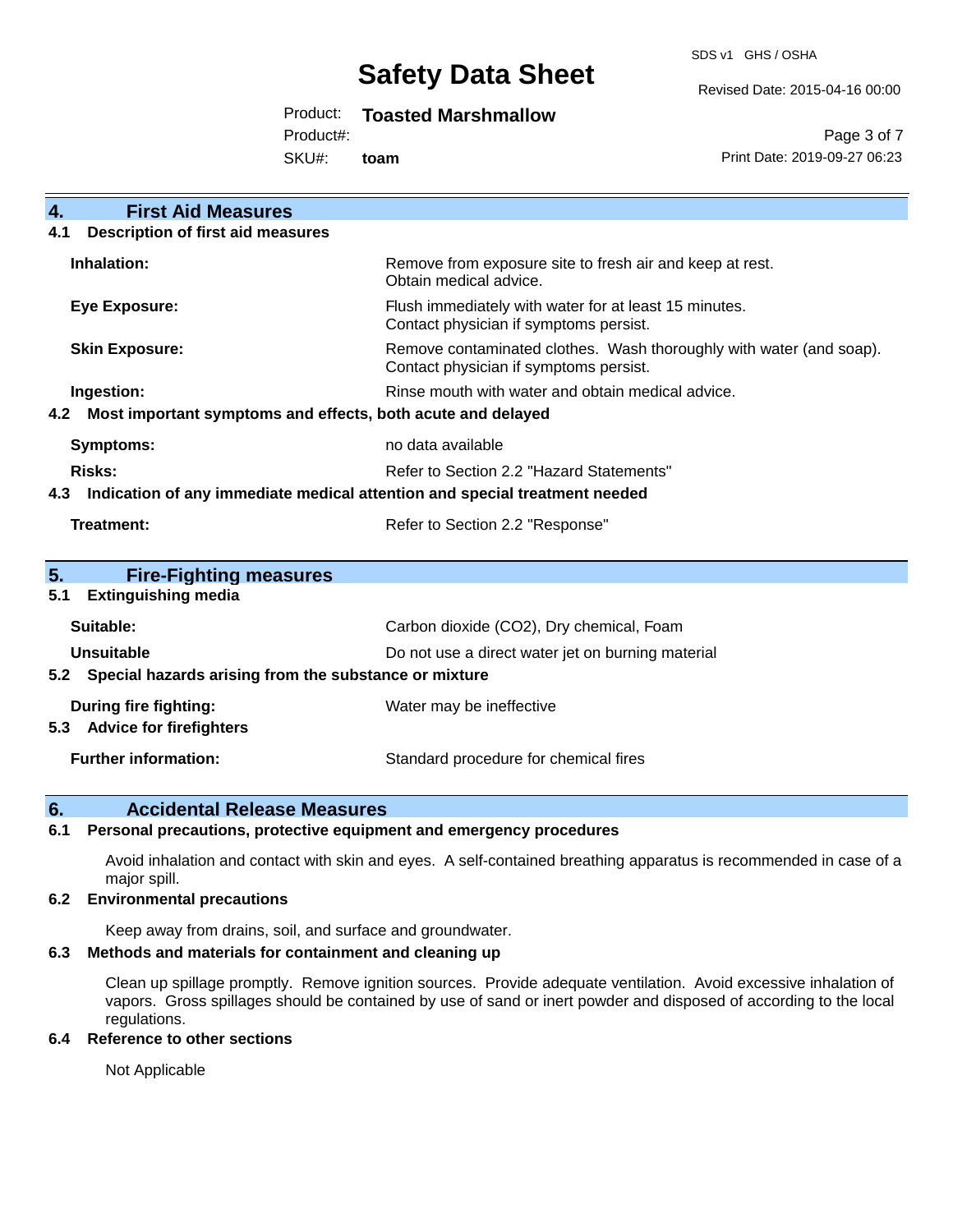SDS v1 GHS / OSHA

Product: **Toasted Marshmallow**

Product#:

SKU#: **toam** Revised Date: 2015-04-16 00:00

Page 4 of 7 Print Date: 2019-09-27 06:23

# **7. Handling and Storage**

#### **7.1 Precautions for safe handling**

Apply according to good manufacturing and industrial hygiene practices with proper ventilation. Do not drink, eat or smoke while handling. Respect good personal hygiene.

#### **7.2 Conditions for safe storage, including any incompatibilities**

Store in a cool, dry and ventilated area away from heat sources and protected from light in tightly closed original container. Avoid uncoated metal container. Keep air contact to a minimum.

#### **7.3 Specific end uses**

No information available

#### **8. Exposure Controls/Personal Protection**

**8.1 Control parameters**

| <b>Exposure Limits:</b> |                   |       |       |      |                                                  |
|-------------------------|-------------------|-------|-------|------|--------------------------------------------------|
| <b>Component</b>        |                   | ACGIH | ACGIH | OSHA | <b>OSHA</b><br>TWA ppm STEL ppm TWA ppm STEL ppm |
| 84-66-2                 | Diethyl phthalate | :5    |       |      |                                                  |
|                         | _ _ _ _ _ _ _     |       |       |      |                                                  |

**Engineering Controls:** Use local exhaust as needed.

#### **8.2 Exposure controls - Personal protective equipment**

| Eye protection:                | Tightly sealed goggles, face shield, or safety glasses with brow guards and side shields, etc.<br>as may be appropriate for the exposure |
|--------------------------------|------------------------------------------------------------------------------------------------------------------------------------------|
| <b>Respiratory protection:</b> | Avoid excessive inhalation of concentrated vapors. Apply local ventilation where appropriate.                                            |
| <b>Skin protection:</b>        | Avoid Skin contact. Use chemically resistant gloves as needed.                                                                           |

#### **9. Physical and Chemical Properties**

## **9.1 Information on basic physical and chemical properties**

| Appearance:                  | Liquid                          |  |
|------------------------------|---------------------------------|--|
| Odor:                        | Conforms to Standard            |  |
| Color:                       | Colorless to Yellow Tint (G0-1) |  |
| <b>Viscosity:</b>            | Liquid                          |  |
| <b>Freezing Point:</b>       | Not determined                  |  |
| <b>Boiling Point:</b>        | Not determined                  |  |
| <b>Melting Point:</b>        | Not determined                  |  |
| <b>Flashpoint (CCCFP):</b>   | >200 F (93.33 C)                |  |
| <b>Auto flammability:</b>    | Not determined                  |  |
| <b>Explosive Properties:</b> | None Expected                   |  |
| <b>Oxidizing properties:</b> | None Expected                   |  |
| Vapor Pressure (mmHg@20 C):  | 0.0011                          |  |
| %VOC:                        | 0.00                            |  |
| Specific Gravity @ 25 C:     | 1.0890                          |  |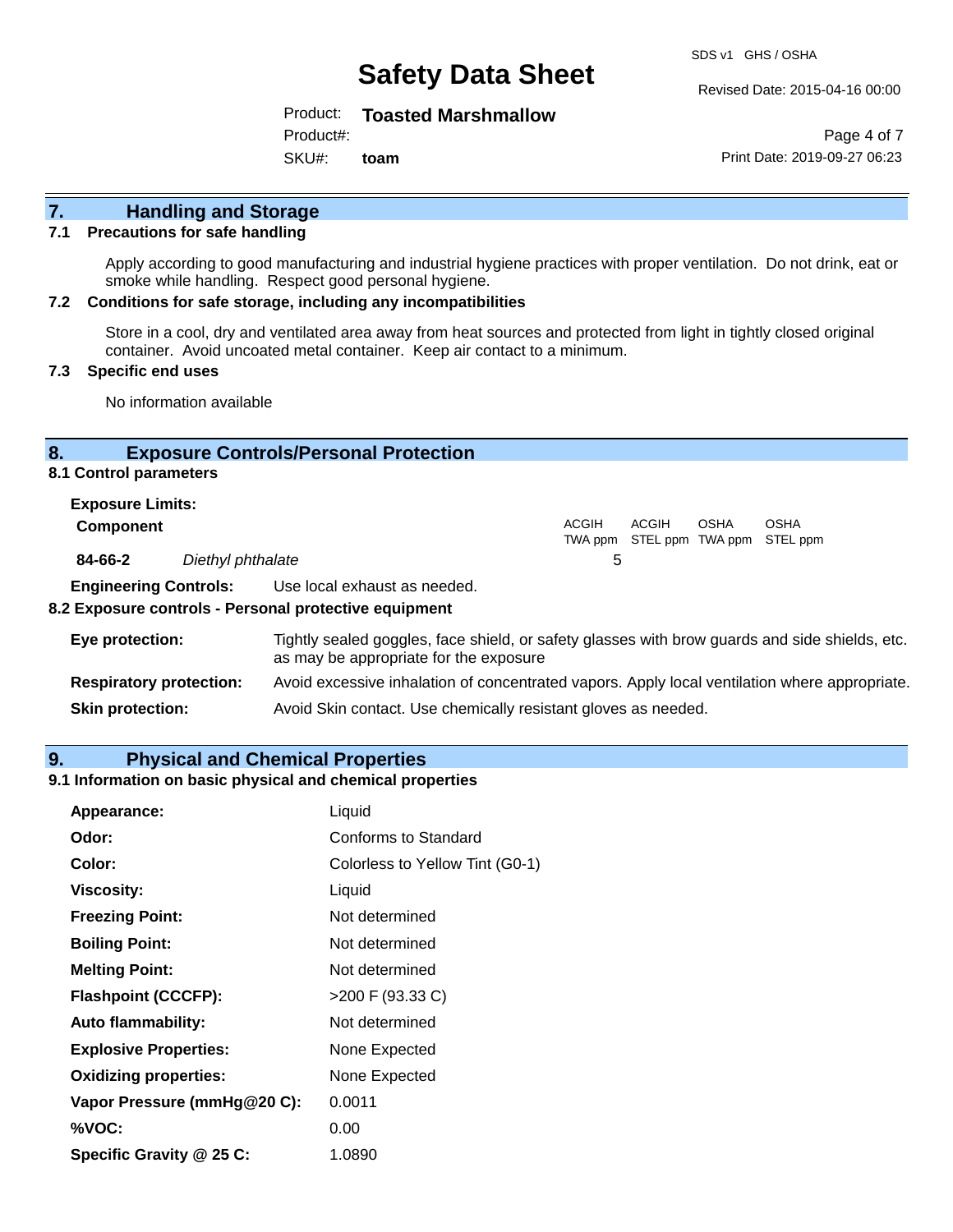SDS v1 GHS / OSHA

Revised Date: 2015-04-16 00:00

## Product: **Toasted Marshmallow**

SKU#: Product#: **toam**

Page 5 of 7 Print Date: 2019-09-27 06:23

| Density @ 25 C:          | .0860  |
|--------------------------|--------|
| Refractive Index @ 20 C: | 1.5040 |
| Soluble in:              | Oil    |

# **10. Stability and Reactivity**

| 10.1 Reactivity                         | None                                               |
|-----------------------------------------|----------------------------------------------------|
| <b>10.2 Chemical stability</b>          | Stable                                             |
| 10.3 Possibility of hazardous reactions | None known                                         |
| <b>10.4 Conditions to avoid</b>         | None known                                         |
| 10.5 Incompatible materials             | Strong oxidizing agents, strong acids, and alkalis |
| 10.6 Hazardous decomposition products   | None known                                         |

## **11. Toxicological Information**

#### **11.1 Toxicological Effects**

Acute Toxicity Estimates (ATEs) based on the individual Ingredient Toxicity Data utilizing the "Additivity Formula"

| Acute toxicity - Oral - (Rat) mg/kg                | Not classified - the classification criteria are not met |
|----------------------------------------------------|----------------------------------------------------------|
| Acute toxicity - Dermal - (Rabbit) mg/kg           | Not classified - the classification criteria are not met |
| Acute toxicity - Inhalation - (Rat) mg/L/4hr       | (LD50: 28.8650) May be harmful if inhaled                |
| <b>Skin corrosion / irritation</b>                 | May be harmful if inhaled                                |
| Serious eye damage / irritation                    | Causes eye irritation                                    |
| <b>Respiratory sensitization</b>                   | Not classified - the classification criteria are not met |
| <b>Skin sensitization</b>                          | May cause an allergic skin reaction                      |
| <b>Germ cell mutagenicity</b>                      | Not classified - the classification criteria are not met |
| Carcinogenicity                                    | Not classified - the classification criteria are not met |
| <b>Reproductive toxicity</b>                       | Not classified - the classification criteria are not met |
| Specific target organ toxicity - single exposure   | Not classified - the classification criteria are not met |
| Specific target organ toxicity - repeated exposure | Not classified - the classification criteria are not met |
| <b>Aspiration hazard</b>                           | Not classified - the classification criteria are not met |

# **12. Ecological Information**

## **12.1 Toxicity**

| <b>Acute acquatic toxicity</b>   | Harmful to aquatic life                                  |
|----------------------------------|----------------------------------------------------------|
| <b>Chronic acquatic toxicity</b> | Not classified - the classification criteria are not met |
| Toxicity Data on soil            | no data available                                        |
| Toxicity on other organisms      | no data available                                        |

**12.2 Persistence and degradability no data available**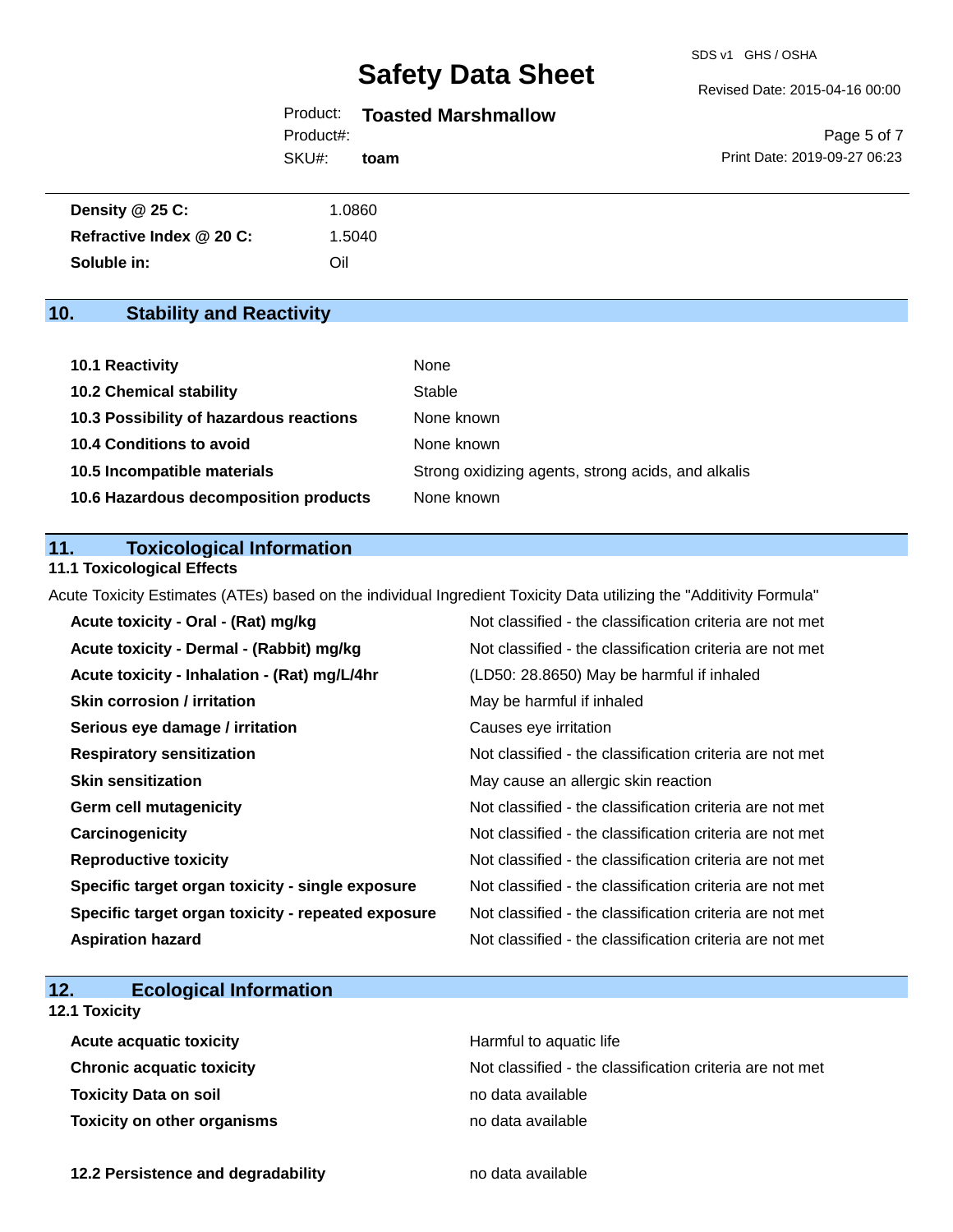SDS v1 GHS / OSHA

Revised Date: 2015-04-16 00:00

# Product: **Toasted Marshmallow**

Product#:

SKU#: **toam**

Page 6 of 7 Print Date: 2019-09-27 06:23

| 12.3 Bioaccumulative potential | no data available |
|--------------------------------|-------------------|
| 12.4 Mobility in soil          | no data available |
| 12.5 Other adverse effects     | no data available |

## **13. Disposal Conditions**

#### **13.1 Waste treatment methods**

Do not allow product to reach sewage systems. Dispose of in accordance with all local and national regulations. Send to a licensed waste management company.The product should not be allowed to enter drains, water courses or the soil. Do not contaminate ponds, waterways or ditches with chemical or used container.

# **14. Transport Information**

| <b>Marine Pollutant</b><br>No            |              |                                     |                 |        |
|------------------------------------------|--------------|-------------------------------------|-----------------|--------|
| <b>Regulator</b>                         | <b>Class</b> | <b>Pack Group</b>                   | <b>Sub Risk</b> | UN-nr. |
| U.S. DOT (Non-Bulk)                      |              | Not Regulated - Not Dangerous Goods |                 |        |
| <b>Chemicals NOI</b>                     |              |                                     |                 |        |
| <b>ADR/RID (International Road/Rail)</b> |              | Not Regulated - Not Dangerous Goods |                 |        |
| <b>Chemicals NOI</b>                     |              |                                     |                 |        |
| <b>IATA (Air Cargo)</b>                  |              | Not Regulated - Not Dangerous Goods |                 |        |
| <b>Chemicals NOI</b>                     |              |                                     |                 |        |
| IMDG (Sea)                               |              | Not Regulated - Not Dangerous Goods |                 |        |
| <b>Chemicals NOI</b>                     |              |                                     |                 |        |

| 15.                                                                     |                                 | <b>Regulatory Information</b> |                                                              |                                                 |  |
|-------------------------------------------------------------------------|---------------------------------|-------------------------------|--------------------------------------------------------------|-------------------------------------------------|--|
|                                                                         | <b>U.S. Federal Regulations</b> |                               |                                                              |                                                 |  |
| <b>TSCA (Toxic Substance Control Act)</b>                               |                                 |                               | All components of the substance/mixture are listed or exempt |                                                 |  |
|                                                                         |                                 |                               | 40 CFR(EPCRA, SARA, CERCLA and CAA)                          | This product contains the following components: |  |
|                                                                         | 84-66-2                         | 201-550-6 50 - 60 %           |                                                              | Diethyl phthalate                               |  |
|                                                                         | <b>U.S. State Regulations</b>   |                               |                                                              |                                                 |  |
| <b>California Proposition 65 Warning</b><br><b>Canadian Regulations</b> |                                 |                               | No Warning required                                          |                                                 |  |
|                                                                         |                                 |                               |                                                              |                                                 |  |
| <b>DSL</b>                                                              |                                 |                               |                                                              | 100.00% of the components are listed or exempt. |  |

# **16. Other Information**

#### **GHS H-Statements referred to under section 3 and not listed in section 2**

| H303: May be harmful if swallowed              | H319 : Causes serious eye irritation         |  |  |
|------------------------------------------------|----------------------------------------------|--|--|
| H320 : Causes eye irritation                   | H401 : Toxic to aquatic life                 |  |  |
| Total Fractional Values                        |                                              |  |  |
| (TFV) Risk                                     | (TFV) Risk                                   |  |  |
| (173.22) Acute Toxicity Inhalation, Category 5 | (6.03) Skin Corrosion/Irritation, Category 3 |  |  |